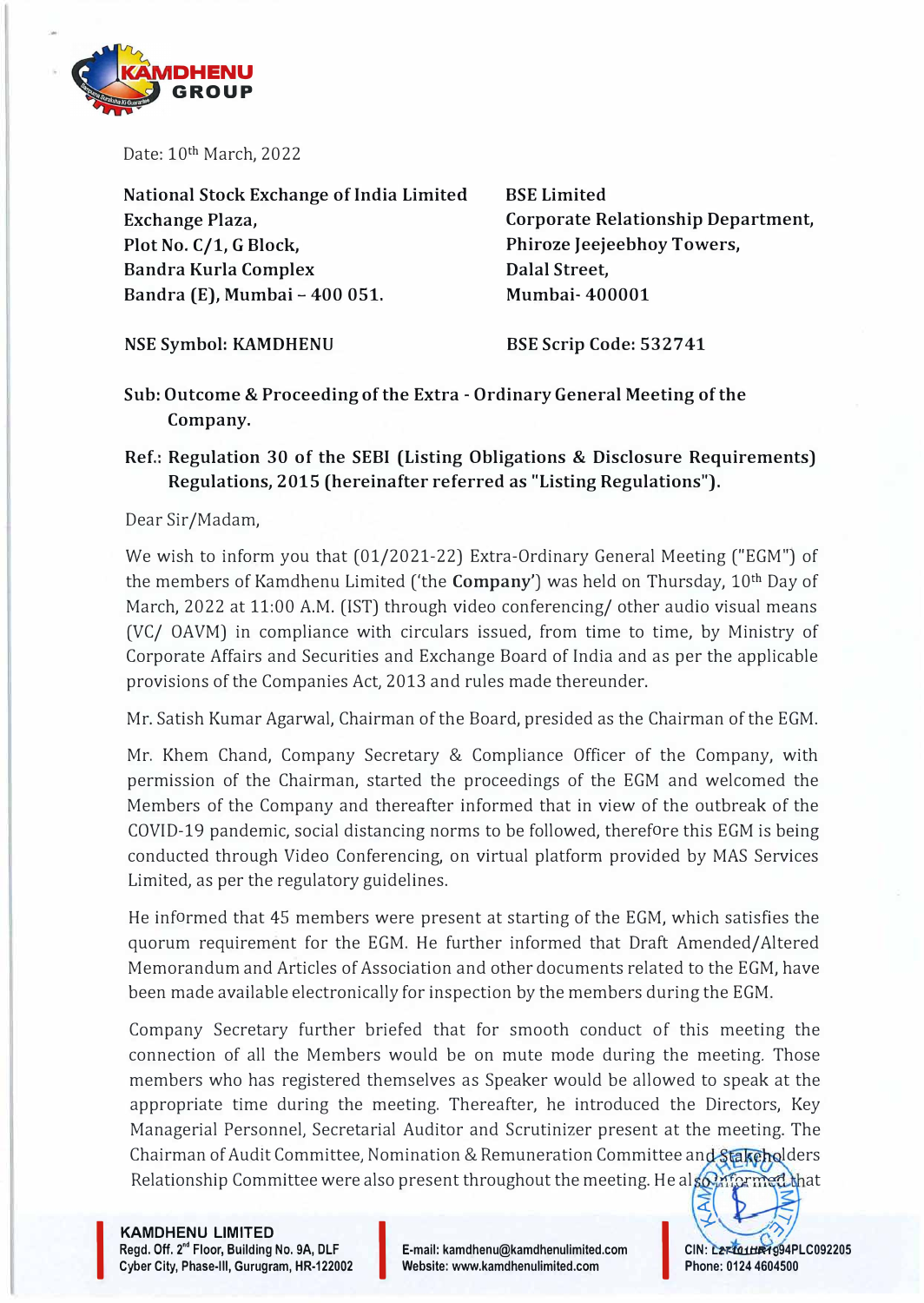Mr. Ramesh Chandra Jain and Mr. Sunil Kumar Agarwal, Directors of the Company has not attended the meeting due to their pre-occupation. Thereafter, he invited Mr. Satish Kumar Agarwal, Chairman to initiate the proceedings of the meeting.

Mr. Satish Kumar Agarwal, Chairman of the Company chaired the meeting. The Chairman welcomed the members to the EGM and explained the reason for which the EGM has been called to increase the authorized shares capital of the Company & consequential amendment in the Capital Clause of the Memorandum of Association of the Company. Thereafter, the Chairman, delivered his speech and upon requisition Mr. Harish Kumar Agarwal, Chief Financial Officer ("CFO") of the Company delivered his speech on the business and financial operation of the Company.

Mr. Harish Kumar Agarwal then invited Company Secretary to read out item of business, as set out in the Notice of EGM dated February 2, 2022. With the permission of the members, the EGM Notice was taken as read. It was also informed by the Company Secretary that in compliance with Section 108 of the Companies Act, 2013 read with relevant rules and as per Regulation 44 of SEBI (Listing Obligations & Disclosure Requirements) Regulations, 2015, remote e-voting facility was made available to the members from Monday, March 7, 2022 09:00 A.M. (IST) to Wednesday, March 9, 2022 05:00 P.M. (1ST) to cast their votes on resolution as set out in the EGM Notice and the members who have not cast their vote through remote e-voting can cast their vote through Instapoll (e-voting) window which was open for 15 minutes at the EGM.

Thereafter, the following business, as set out in the Notice convening the EGM was recommended to members' for their kind consideration and approval:

| Sr.<br>No <sub>i</sub>   | <b>Particulars</b>                                           | Type of<br>Resolution |
|--------------------------|--------------------------------------------------------------|-----------------------|
| <b>Special Business:</b> |                                                              |                       |
|                          | To consider and approve Increase in authorized share capital | Ordinary              |
|                          | of the Company and consequential amendment in                | Resolution            |
|                          | Memorandum of Association of the Company.                    |                       |

Company Secretary informed the members that the Company has appointed Mr. Shashikant Tiwari, Partner, Chandrasekaran & Associates, Company Secretaries as a Scrutinizer to supervise the remote e-voting and e-voting process during the meeting. He further informed that the result of the e-voting will be declared, in the format prescribed pursuant to Regulation 44(3) of the Listing Regulations, along with the Scrutinizer's Report to the Stock Exchanges and will be placed on the website of the Company & NSDL within prescribed timelines.

Thereafter, the Company Secretary briefed about the process by which the members, who have registered themselves as a Speakers, would participate to express their views and raise queries, if any. Thereafter the session of Speakers Q&A was declared as open. On invitation, members who had registered themselves as speakers, were invited to ask queries/ share their suggestions on the matter placed at the EGM. The Company Secretary announced their name one by one and the respective speaker sharehotdays expressed

 $\leq$  (  $\leq$  $\leq$ *--j,*